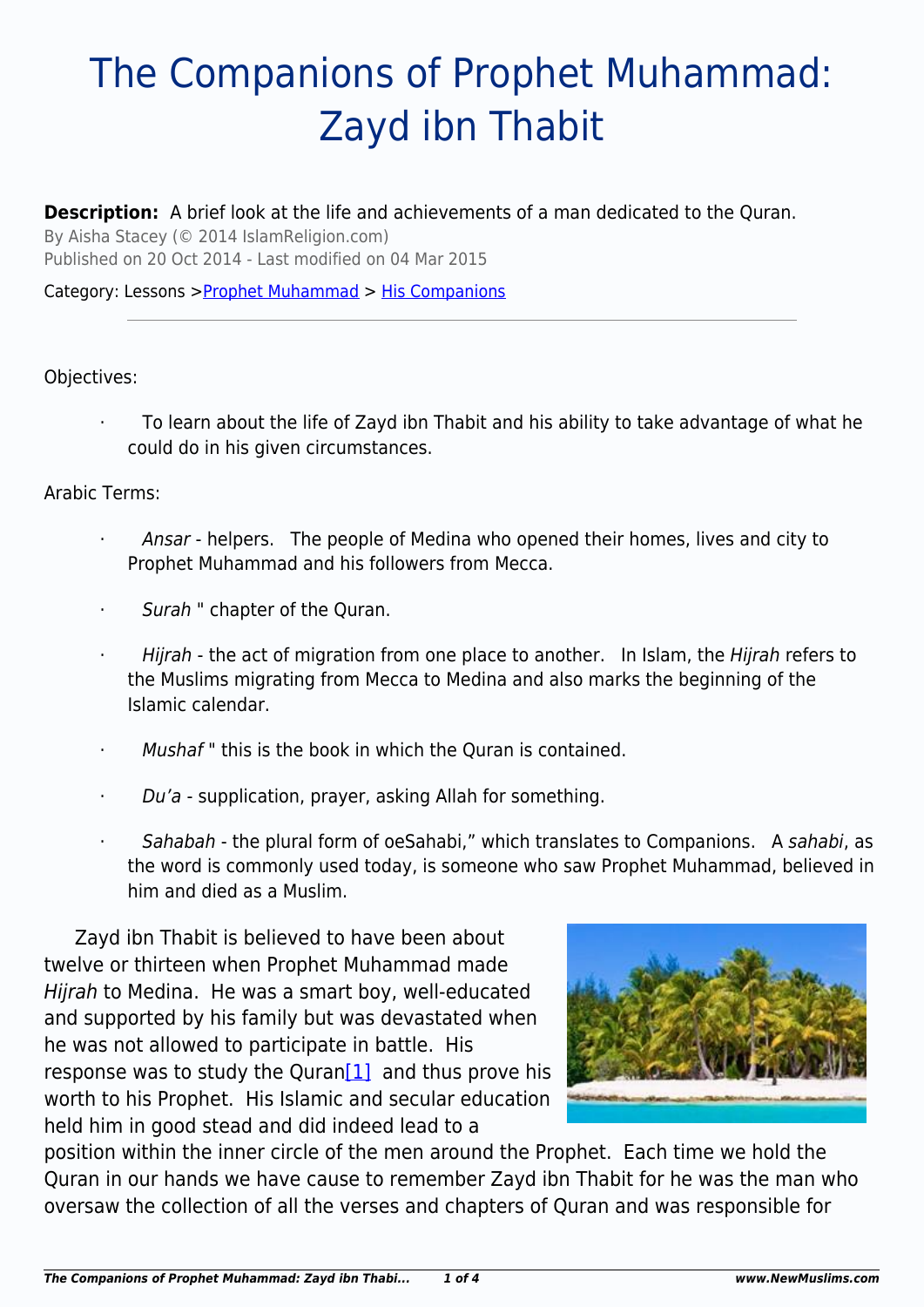putting them into one book; the Mushaf.

Zayd ibn Thabit first came to the Prophet's notice about a year after the Muslim community had migrated to Medina. Zayd was a young teenager and a member of the Ansar. When the Muslims were preparing for the Battle of Badr, Zayd presented himself for duty. He was carrying a sword that was nearly as tall as he was and he was not as well built as some of the boys already training with the army. The Prophet recognised his zeal and treated him with great respect but denied him the opportunity to join the army. Zayd felt sad, angry and dejected. Instead of wallowing in grief, Zayd decided to do something that was sure to please the Prophet. He began to study and learn the Quran, the words of Allah.

When next it came time for the Muslims to face their greatest enemy at the Battle of Uhud, Zayd's attempt to join the army was once again rejected due to his young age. This time even his family felt his pain and decided to approach Prophet Muhammad and inform him of Zayd's study of the Quran. Some of the men of the Ansar approached Prophet Muhammad and mentioned Zayd's exceptional qualities such as his dedication to the Quran and his ability to read and write. They respectfully asked Prophet Muhammad to listen to Zayd recite.

The Prophet listened, liked what he heard, and was impressed with Zayd's literacy which was a rare skill at that time; Prophet Muhammad himself was an unlettered man. Prophet Muhammad also recognised Zayd's gift for languages and instructed him to learn Hebrew and Syriac. When he had become proficient he assisted Prophet Muhammad with his correspondence including letters to heads of state inviting them to the way of Islam.

Prophet Muhammad had many scribes however it was Zayd who rose quickly to prominence. As the words of Allah were revealed Prophet Muhammad would call for a scribe to write down the words as they flowed from his lips. Many sahabah reported that they often heard him call for Zayd saying oelet him bring the board, the ink pot and the scapula bone".[\[2\]](#page-2-1)

<span id="page-1-0"></span>It was not until the Battle of the Trench, five years after the Hijra that Zayd was able to fulfill his desire to participate in a military campaign. The boy was now more mature, more experienced and well versed in the revelation that was being revealed to Prophet Muhammad, may the mercy and blessings of Allah be upon him. Zayd had plans to be a fighter in the cause of Islam but Allah had other plans. What we want is not always what is good for us or the best thing. This is true today as much as it was then. When a person converts to Islam they might have great plans, to do this, or that but often their plans are thwarted at every turn.

## **oe…But perhaps you hate a thing and it is good for you; and perhaps you love a thing and it is bad for you. And Allah Knows, while you know not." (Quran 2:216)**

 Zayd's plans were not fulfilled in the way he wanted but he was patient and tried to do what he thought would please Prophet Muhammad and Allah Almighty. He memorised the Quran, he studied Islam, he worked diligently as an interpreter and scribe for Prophet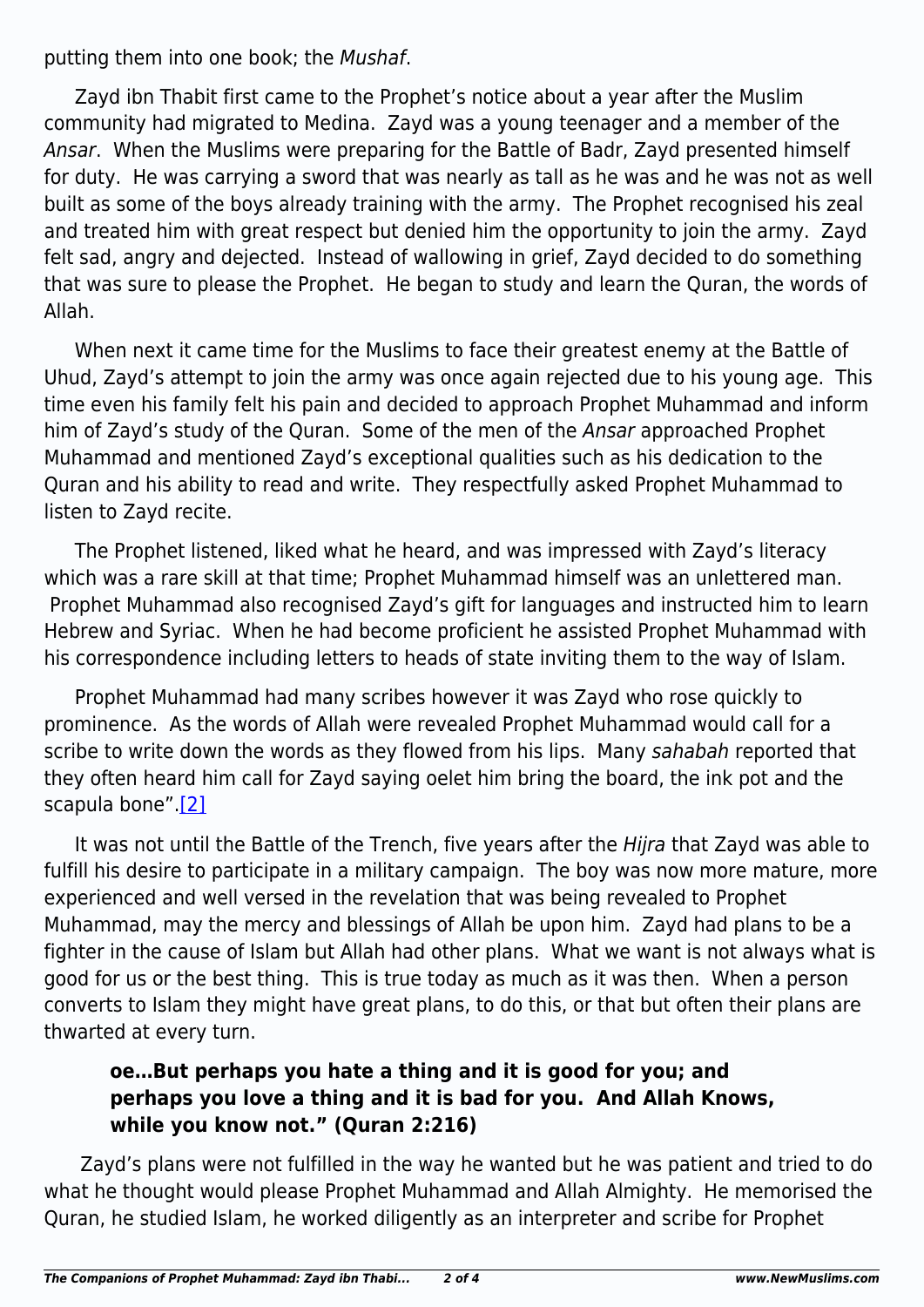Muhammad and in just a few years he was able to participate in battle. However Zayd's greatest work for Islam was yet to come. Each day when you hold the Mushaf in your hands perhaps you might spare a thought or a du'a for Zayd ibn Thabit, for it was he who was appointed to collect the Quran into one manuscript.

At the time of Prophet Muhammad's death, pieces of the Quran were held in trust by many Muslims. Some had only a few pages from which they were learning to recite, others had several chapters and still others had pieces of bark or animal skin containing only one verse.

The leader of the Muslims after Prophet Muhammad, Abu Bakr, was afraid that the Quran would be lost, so he consulted some of the sahabah about compiling the Quran into a single book. He asked Zayd ibn Thabit, to oversee this task. At first, Zayd felt uneasy about doing something with the Quran that Prophet Muhammad did not specifically authorize. However after realizing the necessity of the task he agreed to collect pieces of the Quran, both written and memorized and compile a book " the Mushaf.

Zayd knew all Quran by heart and it would have been possible for him to have written the whole Quran from his own memory. However, he did not use this method alone. He was very careful and methodical and would not write down any verses unless they had been confirmed by at least two of the sahabah. Because Zayd had been prevented from joining the army he took refuge in the Book of Allah and thus became one of the preservers of the Quran.

## **oeVerily it is We who has sent down the Quran and surely We will preserve it" (Quran 15: 9)**

Zayd was a man of knowledge immersed in the words of Allah and a close companion to Prophet Muhammad; a role model for both then and now. Zayd was well respected and well-remembered. It is said that Umar ibn Al-Khattab once addressed the Muslims saying, oeO people, whoever wants to ask about the Quran, let him go to Zayd ibn Thabit." Seekers of knowledge from among the sahabah and the generation who succeeded them came from far and wide to benefit from Zayd's knowledge. When Zayd died, between 660 and 665 CE, the sahabi Abu Hurayrah is believed to have said, oeToday, the scholar of this Ummah has died."

<span id="page-2-0"></span>Endnotes:

[\[1\]](#page-0-0) Quran is the words of Allah as revealed to Prophet Muhammad by the archangel libreel.

<span id="page-2-1"></span>[\[2\]](#page-1-0) Saheeh Bukhari

The web address of this article: